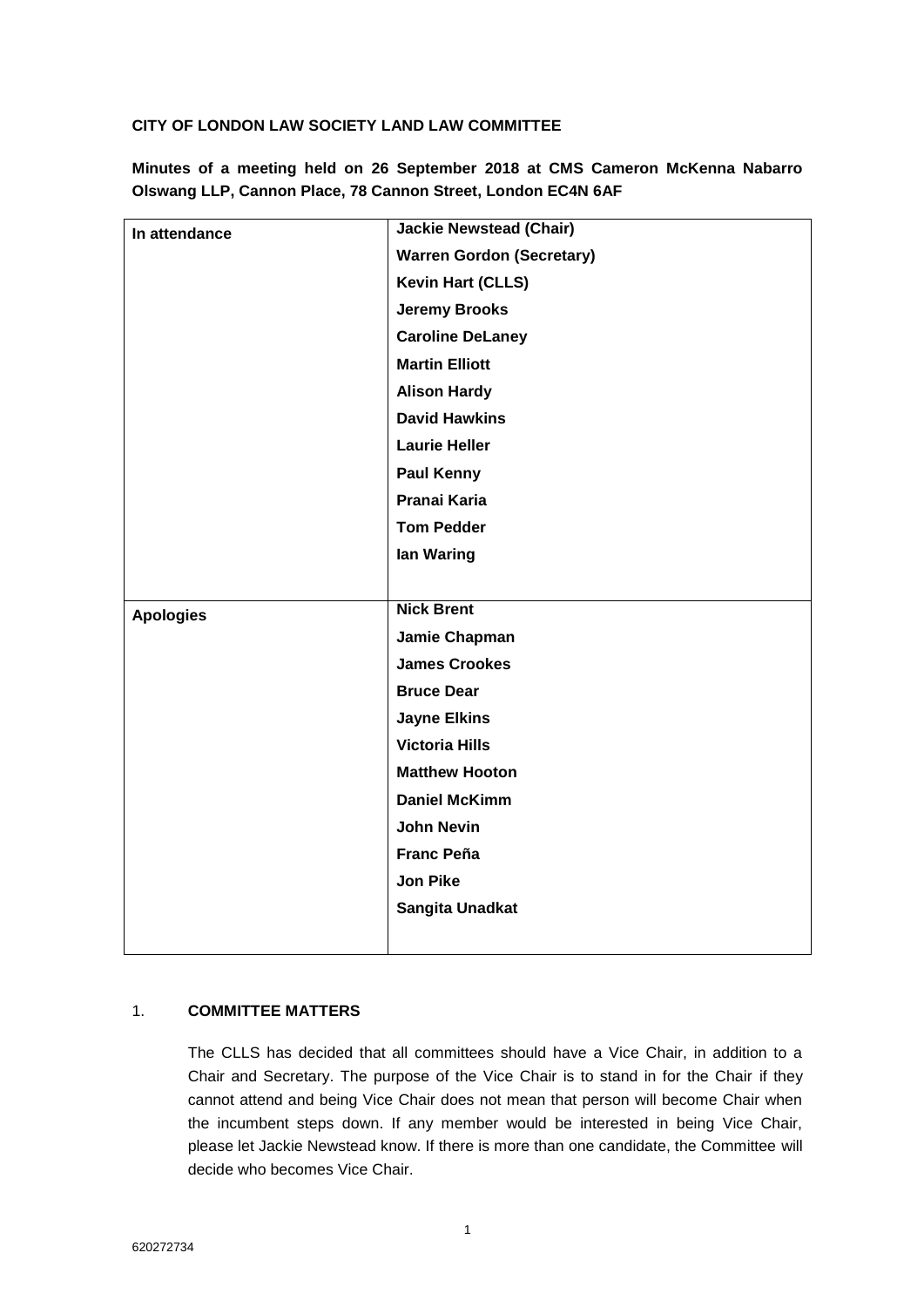The Committee has advertised for new members and an excellent candidate has applied. The Chair briefed the Committee on the candidate and the Committee approved the appointment.

The Chair will review members' attendance records and in the case of protracted poor attendance, consideration will be given to a replacement.

#### 2. **APPROVAL OF MINUTES**

The minutes for the June 2018 meeting were approved and will be added to the Committee's webpage.

# 3. **UPDATE ON GDPR FOR PROPERTY**

Jon Bartley, Chair of the CLLS Data Law committee, notified Warren Gordon that he would shortly supply suggested GDPR changes for a property/asset management agreement, having discussed these with other members of his committee. The Committee remains of the view that GDPR is unlikely to be required for leases unless replacing existing data protection wording.

# 4. **UPDATE ON NEW CITY OF LONDON WAYLEAVE AGREEMENT FOR NEW ELECTRONIC COMMUNICATIONS CODE**

The City of London fixed line wayleave for the new Electronic Communications Code has now been launched on the City's website and it is also on the Land Law committee's webpage. Updates will be provided on the number of hits to those webpages. There will be a review of any comments received on the wayleave at the January committee meeting. The wayleave appears to have been well received and thanks go to the City of London and Alison Hardy, Laurie Heller and Warren Gordon. A link to the wayleave follows -

[http://www.citysolicitors.org.uk/attachments/article/114/City%20of%20London%20Digital](http://www.citysolicitors.org.uk/attachments/article/114/City%20of%20London%20Digital%20Fixed%20Line%20Infrastructure%20Wayleave%20Agreement%20for%20new%20Electronic%20Communications%20Code%202018.pdf) [%20Fixed%20Line%20Infrastructure%20Wayleave%20Agreement%20for%20new%20El](http://www.citysolicitors.org.uk/attachments/article/114/City%20of%20London%20Digital%20Fixed%20Line%20Infrastructure%20Wayleave%20Agreement%20for%20new%20Electronic%20Communications%20Code%202018.pdf) [ectronic%20Communications%20Code%202018.pdf](http://www.citysolicitors.org.uk/attachments/article/114/City%20of%20London%20Digital%20Fixed%20Line%20Infrastructure%20Wayleave%20Agreement%20for%20new%20Electronic%20Communications%20Code%202018.pdf)

#### 5. **RESPONSE TO REGISTRATION OF OVERSEAS ENTITIES BILL**

The Committee submitted a response to the Government's consultation on the draft Registration of Overseas Entities Bill. Many thanks to Committee members who contributed and for input from the CLLS Company Law committee. A good example of CLLS committees working together.

# 6. **COMMITTEE'S APPROVAL TO UPDATED DEVELOPMENT MANAGEMENT AGREEMENT**

The proposed new Development Management Agreement is in close to final form. The Committee was happy with it, but Ian Waring will forward it to the Chair of the Construction Law Committee for that committee's comments (to be limited to comments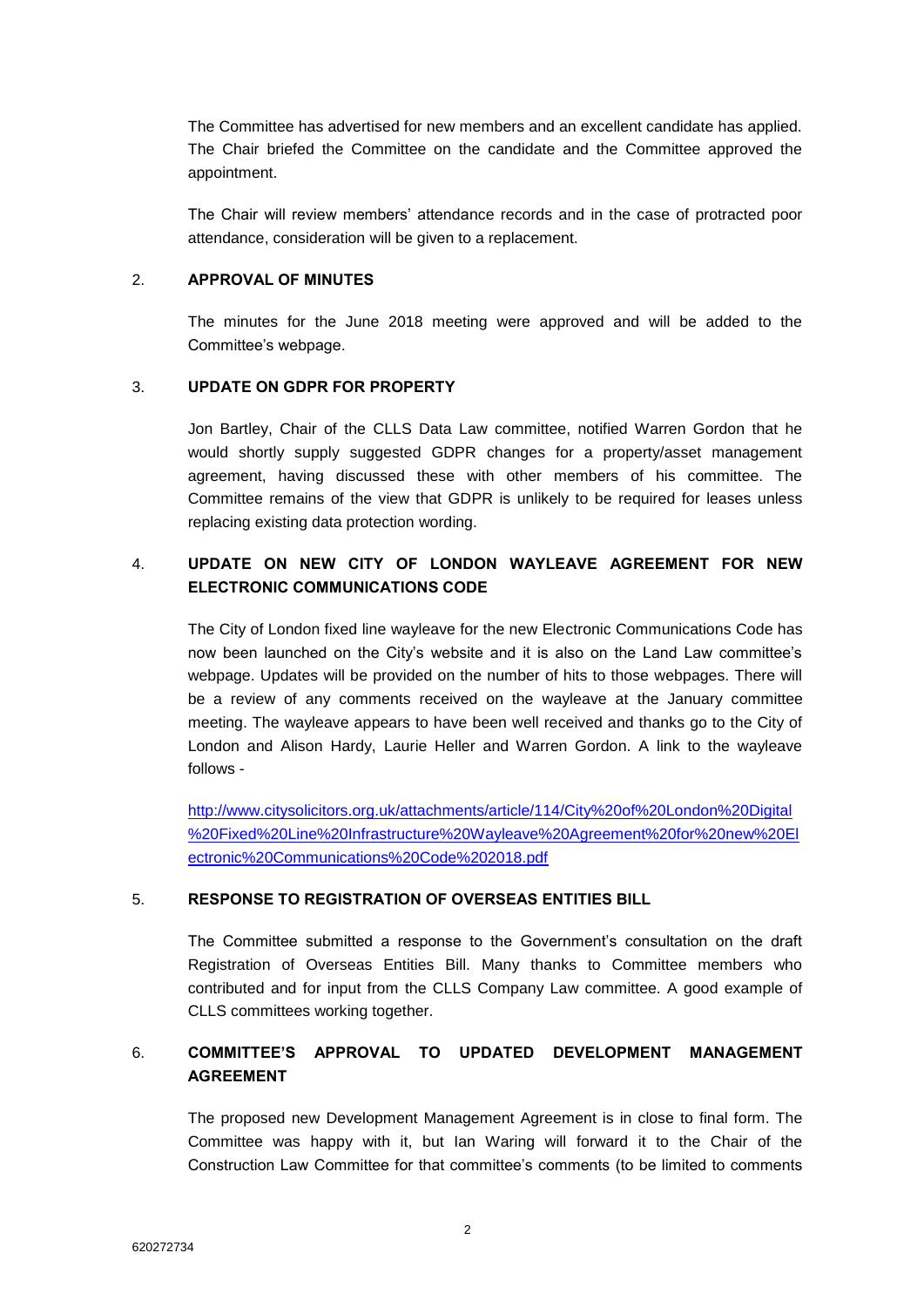of substance). Any changes will be circulated to the Land Law Committee and the agreement will be added to the CLLS website shortly afterwards.

# 7. **NEW RICS PROFESSIONAL STATEMENT, SERVICE CHARGES IN COMMERCIAL PROPERTY 1ST EDITION SEPTEMBER 2018**

The RICS has published the new Professional Statement on Service Charges in Commercial Property 1st edition September 2018. This goes live from April 2019. There are more serious regulatory consequences for RICS surveyors and regulated organisations which breach the Statement. Parts of the Statement are mandatory.

#### 8. **UPDATE ON ELECTRICITY SUB-STATION LEASE PROJECT**

There was a successful meeting of the Committee sub-group on creating a process and documents for electricity sub-stations. There is an enthusiasm about the benefits of this project. The next meeting is on 8 October 2018. Paul Kenny will seek to have a property finance lawyer at future meetings of the group.

#### 9. **IMPLICATIONS OF DREAMVAR DECISION**

Reacting to the Dreamvar decision, the Law Society is working on changes to the Code for Completion (no launch date as yet). One of the PSL groups has been working up a protocol that puts responsibility onto the seller's solicitor for undertaking that it is authorised to receive the completion funds on the (genuine) seller's behalf. There will be a contractual obligation on the seller to procure their solicitor provides this and it will be a pre-condition to completion. This is intended to reduce queries from the buyer's solicitor on identity checks carried out by the seller's solicitor on its client. However, some clients will want KYC/AML information on the other side and any such protocol needs to take account of this exception.

# 10. **LAW COMMISSION CONSULTATIONS ON ELECTRONIC EXECUTION OF DOCUMENTS AND ON REFORMING LEASEHOLD ENFRANCHISEMENT**

Electronic execution - [https://s3-eu-west-2.amazonaws.com/lawcom-prod-storage-](https://s3-eu-west-2.amazonaws.com/lawcom-prod-storage-11jsxou24uy7q/uploads/2018/08/Electronic-execution-of-documents-Summary.pdf)[11jsxou24uy7q/uploads/2018/08/Electronic-execution-of-documents-Summary.pdf](https://s3-eu-west-2.amazonaws.com/lawcom-prod-storage-11jsxou24uy7q/uploads/2018/08/Electronic-execution-of-documents-Summary.pdf)

The Law Commission has issued a couple of consultation documents. The first is on Electronic Execution of documents and the deadline for response is 23 November 2018. Key points include that the Commission provisionally concludes that the current law already accommodates electronic signatures. The paper also highlights difficulties around the witnessing of deeds. A response to the consultation requires a technology input/perspective. The Commission endorses the Law Society's note on virtual signing/exchange and does not propose legislative reform in that area.

Kevin Hart will find out if other CLLS committees are proposing to respond to the Consultation (this is of particular interest to the Company Law and Finance Law committees) and the Committee can contribute to that response.